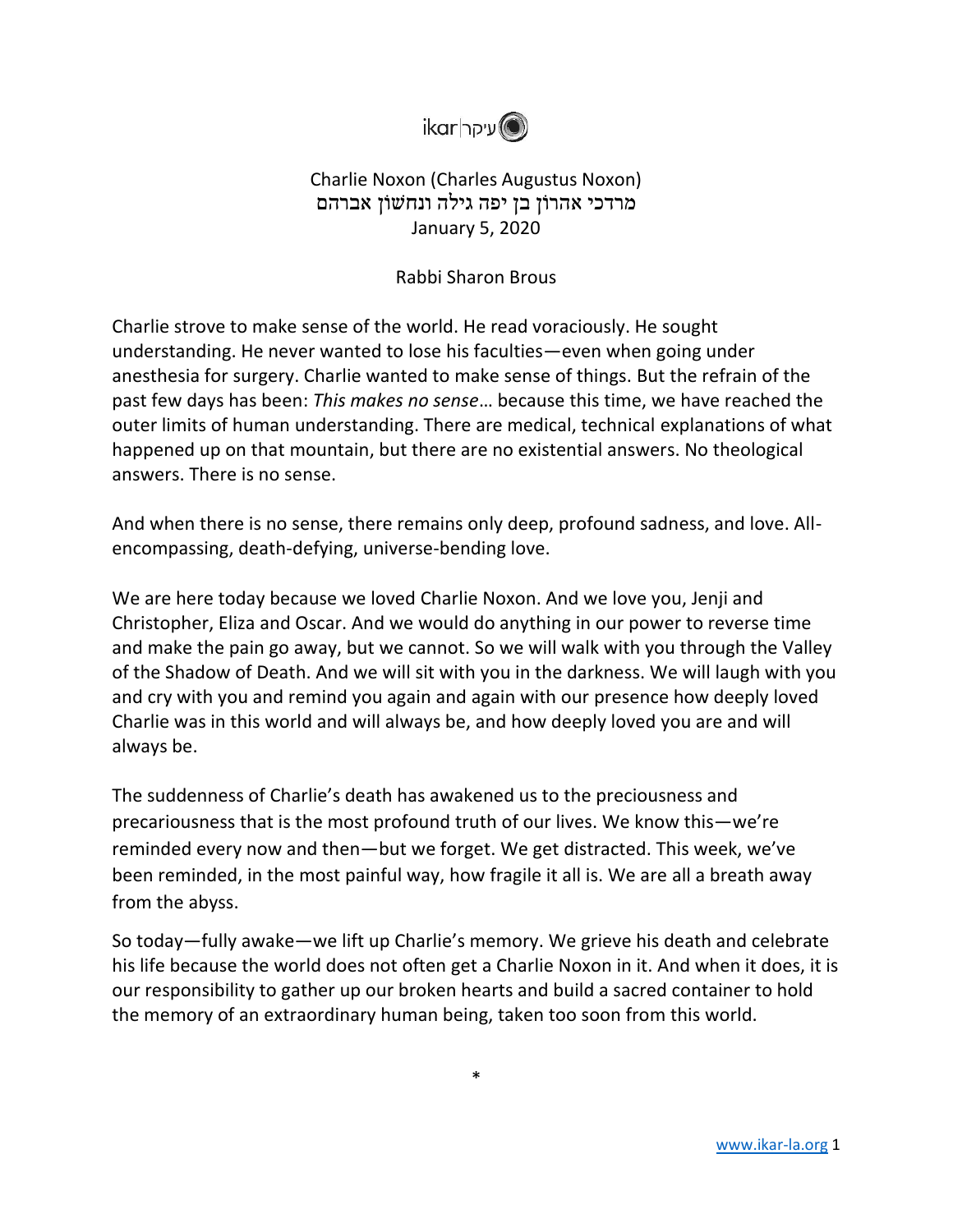Today we grieve a two-fold loss. We grieve the loss of the person Charlie Noxon was, and the loss of the person he was becoming.

The person he was, as you've heard, was magnificent. Most arresting was his exceptional mind, clear to me from the very first time we interacted. Charlie was given an assignment in school to interview a Jewish leader. Chris and Jenji were friends from Reboot, and they encouraged him to call me. I took the interview as a favor, but it was immediately clear that this was not just a kid getting through an assignment. I was astonished by Charlie's intellectual curiosity and spiritual depth. I told Chris and Jenji afterward that it was a better interview than I had had with seasoned newspaper reporters. Charlie was the real deal. He, meanwhile, determined that I sufficiently met his intellectual and spiritual needs and would be his rabbi. He was nine years old.

You've heard how Charlie mastered Latin and Mandarin, how he was a voracious reader. At 14, he walked around with Kissinger's biography under his arm. And he finished *Infinite Jest*. (Nobody finishes *Infinite Jest*.) He was insatiable. He convinced Columbia to let him pursue a triple major: South East Asian Studies, Economics and Philosophy. Because a double major at Columbia would not be a rigorous enough course of study. He pretty much always knew more than anyone else in the room, and he debated and argued with endlessly. Last week he got into a battle on the chair lift with a stranger over the health care system in India… it gave him no pause that the guy knew a bit about the subject given that he not only lived in India but also worked in the health care industry.

But it's not just Charlie's brilliance that made him exceptional. He was funny and awkward and stubborn and creative. He was romantic and ravenous. Ate as much as he read—never missing a second dinner, because one dinner was simply not enough.

He overflowed with love for his crew. He called Eliza four times a day. He'd do rap battles with Oscar, even though he was truly terrible at rap battles. He told his parents that he loved them. He razzed and mocked and loved his family with all his heart. It was sometimes hard for him to connect with other kids, because who could compare with the genius and sharpness and candor of his beloveds?

He was big and he was small. Courageous and cautious. Confident and humble. Maybe even insecure. His favorite Torah was the teaching of the two slips of paper, one in each ,other The .*created was world the sake my for—*בִּ שְׁ בִ ילִ י נִבְ רָ א הָ עוֹלָם reading one :pocket .true were both knew He .*ashes and dust but am I—*אָָֽ נֹ כִ ִ֖י עָ פָ ָ֥ר וָא ָֽ פֶ ר

He had a deeply developed sense of justice. He rejected absolutes and embraced nuance. He said what he believed.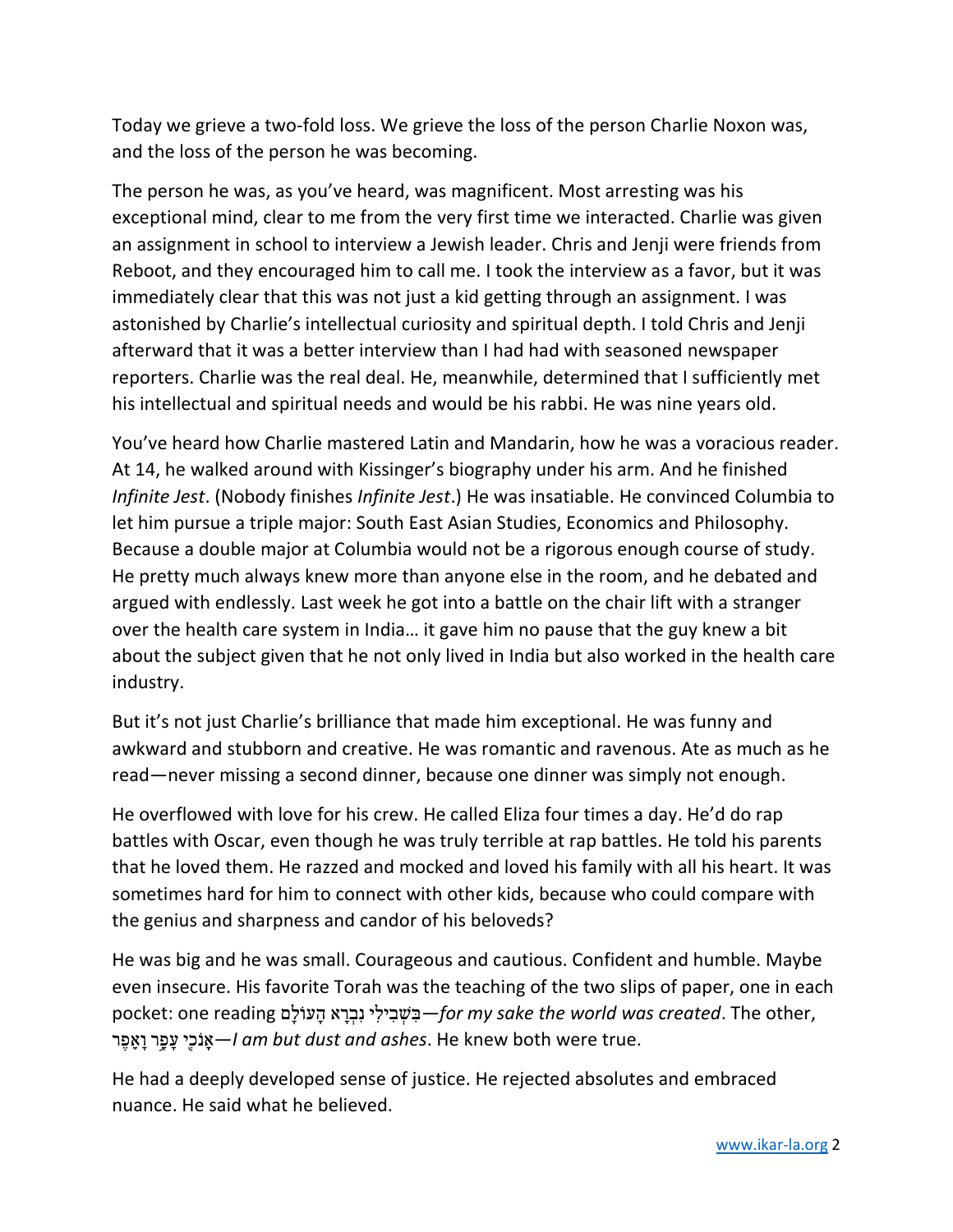Charlie loved stupid card tricks. Toyed with magic. Was fiercely competitive at board games: he was there to conquer. But off the board, he took care of everyone. Remembered the things everyone else forgot. Stayed up all night to drive Jenji to the airport for a 5am flight last week. He never half-assed anything.

And Charlie struggled a bit in this world. He didn't fully understand social dynamics. Maybe he was too brilliant, too curious, too hungry, too honest. It's hard for kids like that in middle school and high school.

But things were getting better for him. He was growing into himself. He found Izzy. He started to find happiness.

He loved Eternal Sunshine of the Spotless Mind. I love it too. Charlie, with his espresso machine and five spice pasta and love of long walks, like Clementine: trying to live life to the fullest. Trying not to waste one second of the little time he had.

That's who Charlie was. That's the person we grieve today.

But that's not the only loss. We also grieve the person Charlie would have become. The books he would have written, films he would have made, or diseases he would have worked to cure, as long as it wouldn't have required killing too many mice. The love he would have realized. The dreams he would have dreamed and those he would have fulfilled.

There's a story told in the Talmud (Brakhot 42b-43a) about the death of Rav, one of the most prominent and prolific of the Sages. His students bury him and grieve him deeply. It is a terrible loss. Then they return to their lives. But before much time passes, they have a question, which they realize only Rav could answer. Once again, they feel his death like a punch in the throat. His absence tears at their hearts. Feeling the loss as profoundly as they did the day he died, וּקְרַע קְרִיעָה אַחֲרִינָא they stand and tear their garments all over again.

The aching loss resurfaces endlessly, because there was so much more to give, so much more to live. Because he wasn't nearly done.

Charlie Noxon was just beginning. Just becoming. Not nearly done. And again and again, whenever there is a question to be answered, an essay to be edited, a Chinese food order to be placed (in Mandarin), the ache will return and there will be another tear, and then another and another.

And even still, we must remember: that enduring, relentless ache is the sign of Charlie's continued presence here in this world. *The proof positive that love does not die.* That